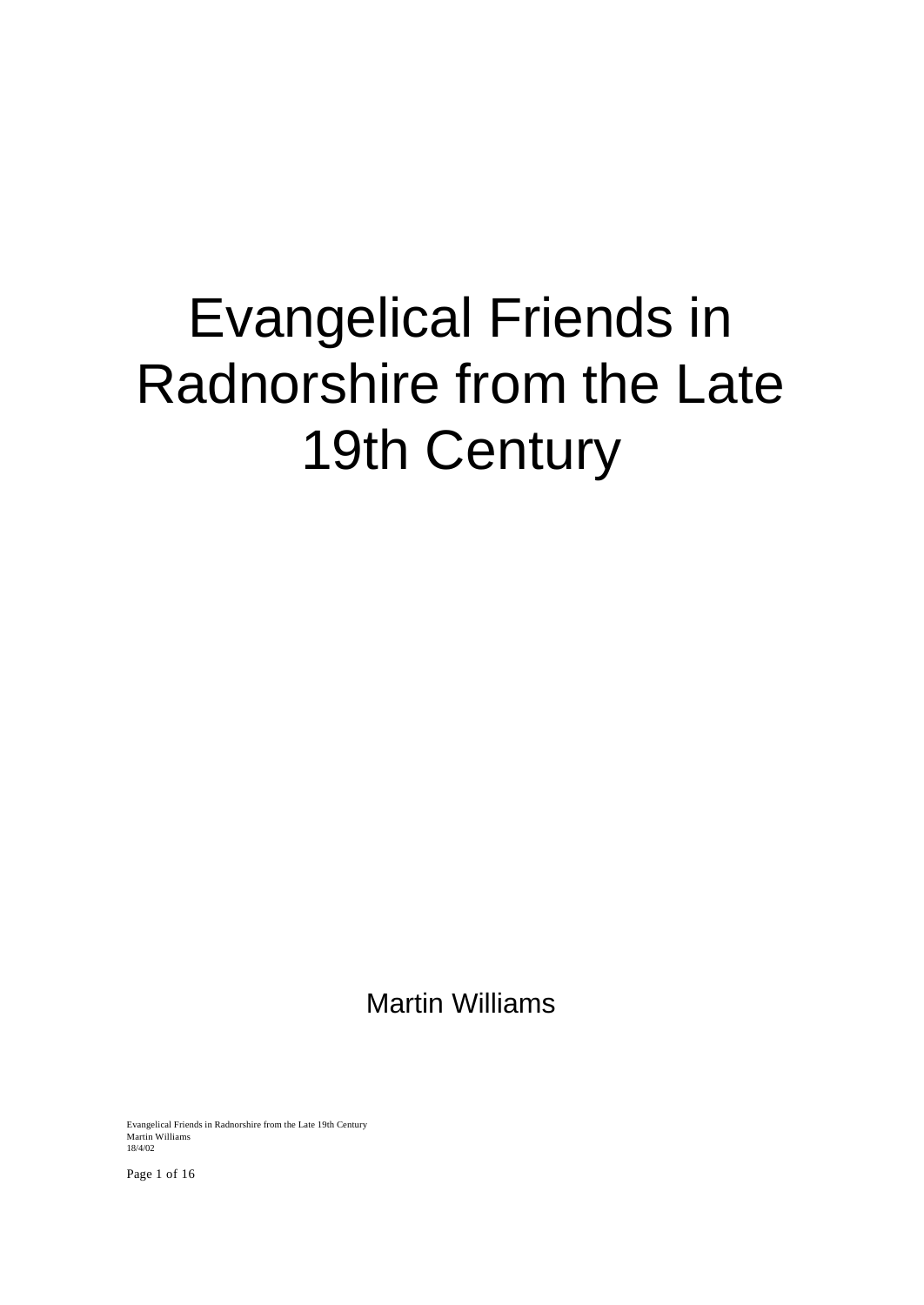Evangelical Friends in Radnorshire from the Late 19th Century

### Radnorshire

It has often been said that Quakerism in England was slow to embrace evangelism; Quakerism in Wales - or at least in Radnorshire - was even slower. By the time it was in full swing in London Yearly Meeting, it had hardly taken hold in Radnorshire at all.

This is no doubt partly due to the geographical nature of Radnorshire. Radnor is very sparsely populated, with no large towns. Llandrindod Wells, currently the largest town, was only a hamlet until the Victorian era, when it boomed as a spa town. The measure of Radnorshire's rurality can perhaps best be expressed by the fact that, even today in 1995, there are no traffic lights in the entire county!

Certainly in the mid-nineteenth century Radnorshire was a remote, sparselypopulated, economically backward region - scarcely at the forefront of new ideas. Quakerism appears to have been at a low ebb there at that time. Despite its early history of involvement - Fox visited Radnorshire in 1657, 1663, and 1667 or 8 - Stanley Pumphrey wrote in 1860 concerning the Pales "the Meeting can hardly be said to exist, consisting of one infirm, lame old man, (who) still crosses the hills at the hour of worship to sit there alone with God."

Pales is one of the oldest Meeting Houses, its graveyard dating back to at least 1673, and is certainly the spiritual home of Quakerism in Radnorshire. It was at that time the only Meeting House in the county, though Friends met elsewhere in each others houses.

Despite Pumphrey's remark, there are records, particularly from Susannah Wilding's journal, of a steady stream of visitors to the Pales, from 1858 onwards. There are also records of a few marriages from these times, for instance that of Joseph Cooper in 1856, which appears to be well attended. It would be a mistake, however, to assume that most of those attending here were Quakers. Incidentally, the photograph of this wedding must surely be amongst the first ever taken of a Quaker wedding, certainly in Wales. Not only was photography itself only a few years old at the time, but the right of Quakers to conduct their own marriages was only granted the year before, in 1855.

A larger and stronger Meeting was to be found in Leominster, some 30 miles east of Pales, and it is from that Meeting that we look to find the first inroads of the evangelistic spirit in Radnorshire. The two key names here are Henry Stanley

Evangelical Friends in Radnorshire from the Late 19th Century Martin Williams 18/4/02

Page 2 of 16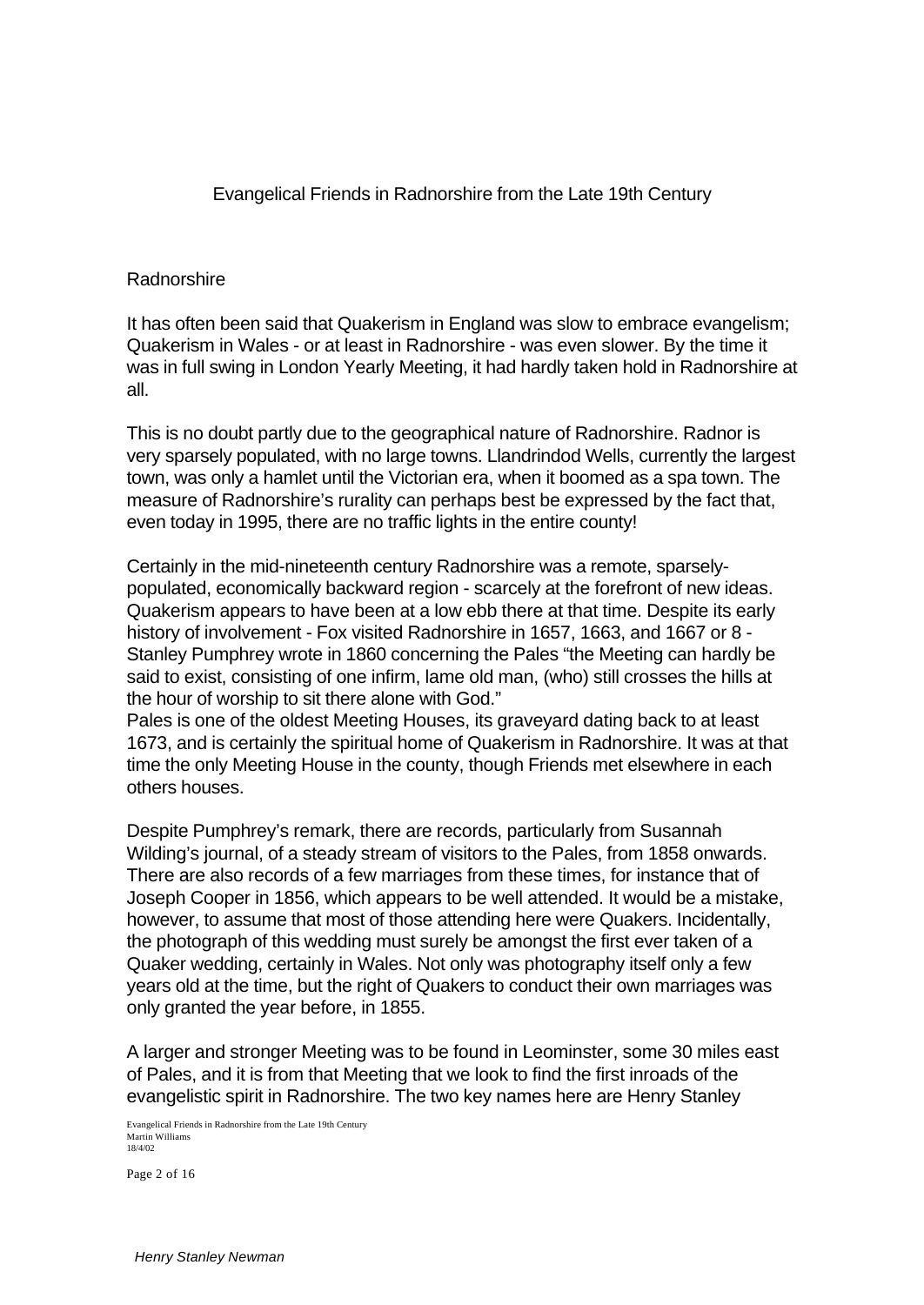Newman, and Stanley Pumphrey. Both born in 1837, they were alike influential, well travelled Quakers of the evangelical persuasion. Newman particularly was a leader of the mid-century evangelical movement. He was at that time editor of The Friend. He founded the Orphans' Printing Press in Leominster, and wrote numerous widely read books. It was Newman, perhaps more than any other, who was responsible for the revitalising of the Pales Meeting.

The turning point was the perceived need for a school for the people of the Llandegley area, served by Pales. The Pales Minute Book contains the following circular:

*"Many persons having expressed the conviction that there is a great want of further accommodation for the good education of Children in the neighbourhood of Llandegley and Penybont, we have thought it right to commence a day school at the Pales."*

The document is signed by Henry Newman, and others from the Hereford and Radnor Monthly Meeting.

The first teacher at the Pales was a young Quaker by the name of William Knowles, who was appointed in 1867. Apparently a 'strict' Quaker (certainly a strict disciplinarian), he was held in very high esteem by many locally, and appears to have revived fortunes. Numbers attending the school grew well: the average attendance in its first two years was 25, but was nearer fifty seven years later. Some of the subsequent characters we shall hear of were his pupils, which included six future J.P.s: John Owen Jenkins, Owen Owen, Morgan Evans, William Watkins, T L Vaughan, and William Morgan.

In March 1874, however, William Knowles offered his resignation, for reasons I have not been able to establish, though in an interesting reunion in 1905 he expressed his sense of guilt at having resigned too rapidly, and "without taking council from God". This posed a problem, as 1875 was due to see the establishment of a staterun Board School; a minute records the committee's decision to discontinue the school - unless a suitable person could be found. The school was in fact closed from summer 1874 to autumn 1876.

In 1876 the American evangelist Yardley Warner was in England, where he visited the Leominster Meeting, possibly as a result of having met Stanley Pumphrey in America. Warner was a very well-known Quaker, who had worked hard for the rights of slaves, in particular working for their education. It must have been quite a triumph for the Leominster Meeting to persuade so illustrious a man to take on the role of teacher at the Pales, which he did. Now, in no uncertain way, evangelism had arrived in Radnorshire.

Evangelical Friends in Radnorshire from the Late 19th Century Martin Williams 18/4/02

Page 3 of 16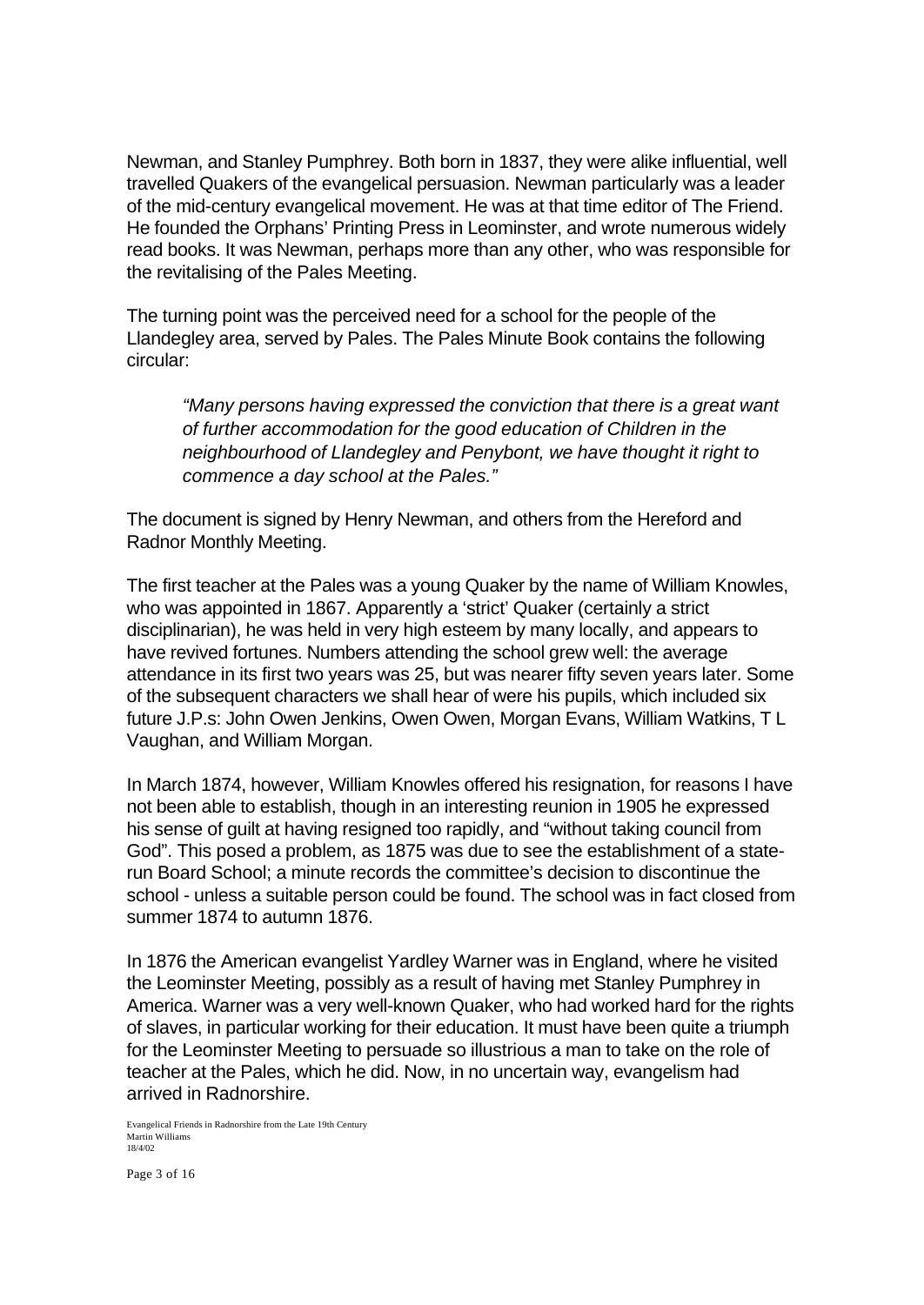### 3. Yardley Warner

Yardley Warner started his teaching mission at Pales in September 1876. It is clear that from the outset, his style was different. A highly charismatic man, he apparently delighted the children with tales of adventure with Red Indians and Negro Slaves, of long sea voyages and meetings with Presidents. He also had a passionate interest in the local flora and fauna, and would spend much time with children on the study of Natural History - not an official part of their curriculum. Sadly, the extensive pressed flower collection that he made (referred to in his letters) is no longer extant; his magnificent hand carved model of the Pales as Noah's Ark, however, is still preserved in Springfield Museum, North Carolina.

His style of classroom management can be set in contrast to Knowles' by two quotes, one from each.

A newspaper report of Knowles speaking in 1905:

*"As boys they had the same nature as boys now, and he believed they were as wicked a lot of boys as could be found in the neighbourhood, but when they came to school, and were under the eyes of the master, those things were left behind."*

Yardley, talking of his own style says:

*"Along came little Welsh feet with much clatter and I find myself saying 'no rest till 4 o'clock!' or mostly so. They are elastic and buoyant beyond all children I ever had to do with; and my resources are taxed to keep them supplied with work; that is the only way to keep order and to manage without "the cane" - to which they have been used, but I will never use, nor can use."*

It is clear from Yardley's letters that he was also away from the Pales quite a lot, visiting London, Manchester and Dublin, where he rejoiced at Yearly Meeting's relaxation on rules regarding music.

Apart from his work as a teacher at Pales, Warner was an active evangelist throughout Radnorshire. Inspired, no doubt, by the often quoted passage from Fox's Journal, he held many meetings on Penybont Common, of a strongly revivalist nature, throughout his five year stay in Radnorshire, from 1876 to 1881. His links with Methodist ministers in this and other affairs are significant.

Evangelical Friends in Radnorshire from the Late 19th Century Martin Williams 18/4/02

Page 4 of 16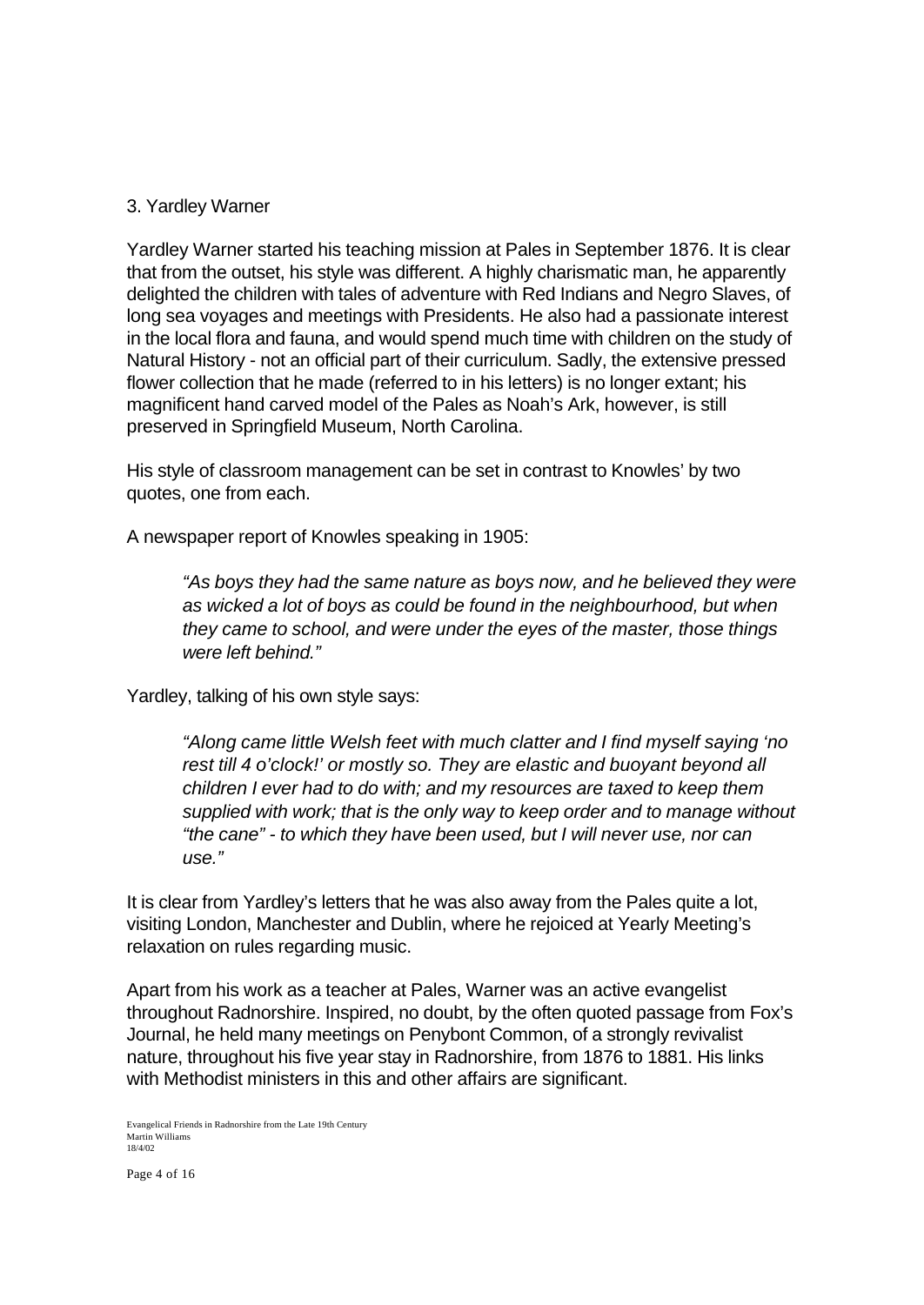The main bone of contention appears to have been the afternoon meetings at Pales which seem to have been thoroughly 'infiltrated' by Primitive Methodists. Monthly Meeting complained that Quakers had to obtain permission to attend these meetings from Methodist ministers - a point that Yardley sharply rejected.

Additionally, his increasing absences (when teaching was left to Anne Warner, whom he had married recently) angered Monthly Meeting, who were, after all, paying him twice the annual salary that had been paid to Knowles.

He also continued to edit the Monitor, and retain ties with his American activities. All in all, something had to give, and after minuted criticism of his teaching ability in June 1880, he resigned.

He returned to the USA in 1881, where he died 4 years later.

Teaching at Pales was carried on by Richard Evans for 8 weeks, then by James Abbatt, with his wife Mary, and sister. It was largely due to the Abbatts that the Sunday School at Penybont was started, in 1883. Held in the Iron Room adjacent to the Severn Arms, it quickly became popular, with an average attendance of 40 children, with eight teachers. James Abbatt became a recorded minister the following year and devoted more and more of his time to "local Temperance effort...Gospel work and house to house visitation."

Recognising this change in Abbatt's calling, the Day School was discontinued in 1884, to allow him to pursue his evangelical path. This path led, the following year, to Home Mission Work in London; he and his family left the Pales in September 1885.

The Pales Committee pleaded with Anne Warner to return from the States to carry on the teaching work: in this she acquiesced, and a minute of July 1885 notes that " we have no objection to Samuel Dart (? - name uncertain) residing with her or to her bringing over the Black Boy to act as servant at the Pales" ! She ran the school until 1889, when ill-health caused her to leave for a less arduous post in Somerset. The school then closed permanently.

The legacy of the Warners remained, however, in the meetings and ministers that were established during Yardley's brief residency, or shortly thereafter.

Following the revivalist meetings on Penybont Common, a meeting was established at Penybont in 1880, meeting at the Iron Room, a familiar landmark until recently. The Meeting prospered and in 1890 a Meeting House was built, known as Greenfields. It is in this context that we come to the first of the 'home-grown' evangelists of Radnorshire, John Owen Jenkins.

Evangelical Friends in Radnorshire from the Late 19th Century Martin Williams 18/4/02

Page 5 of 16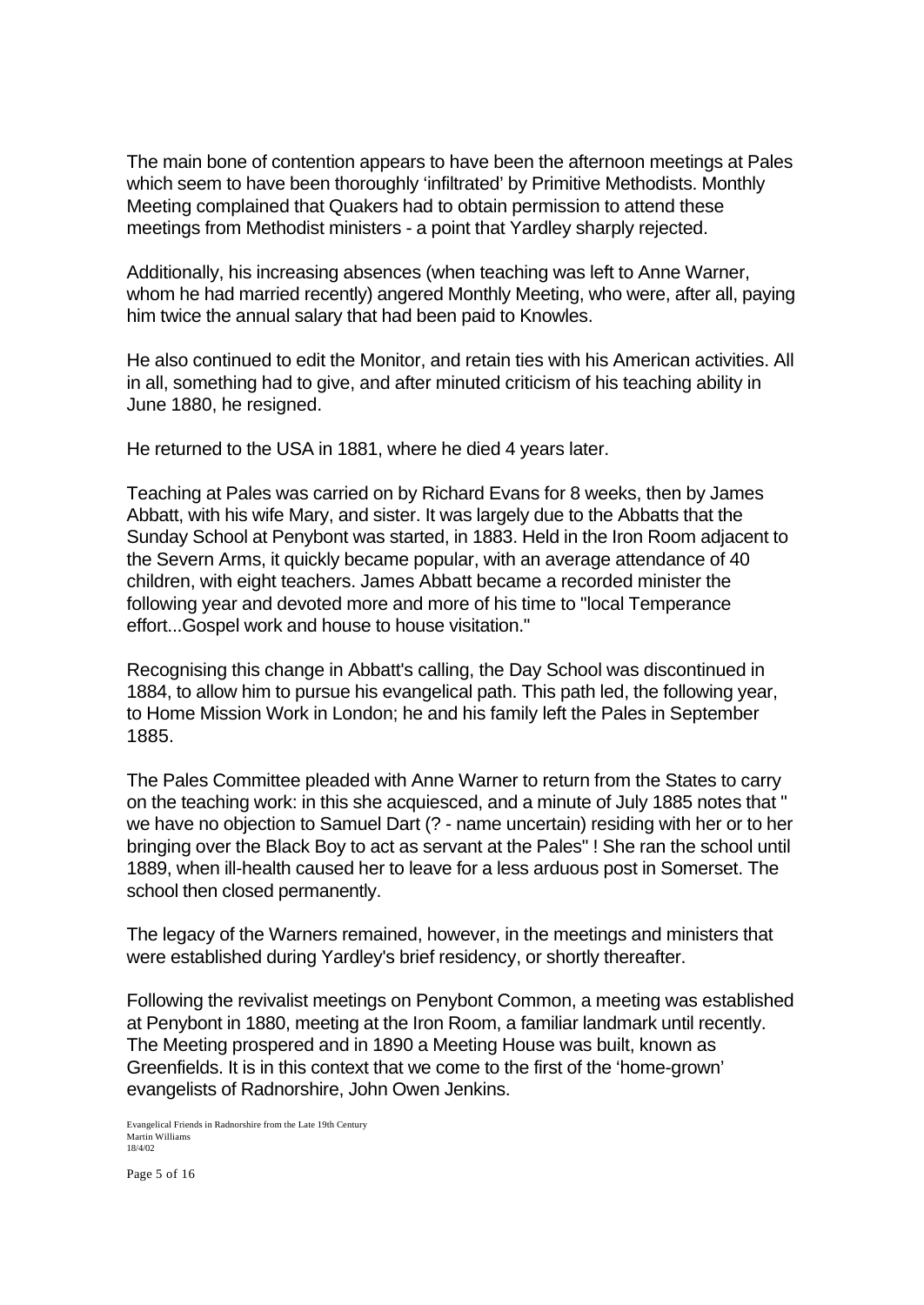John Owen Jenkins (1856-1944)

Born in 1856, John Owen Jenkins was amongst the first cohort of five pupils present on the opening of the Pales school in 1867. The seeds of Quaker belief were obviously sown by William Knowles, but it was not until the revival meetings of Warner on Penybont Common that he was received into membership, on the 9th of the 9th 1879, aged 23. His commitment grew rapidly, and by 1884 he was recorded as a minister.

He was a man of enormous vigour. Throughout the 1880's he would ride the seven miles to the Pales for early morning Adult School, followed by Meeting for Worship; in the afternoon, it was Meeting for Worship at Llwynmelyn or another neighbouring farm, and then on to Penybont for the third Meeting for Worship of the day. He estimated that his Quaker work had taken him some 25,000 miles on horseback equivalent to the circumference of the Earth.

In 1890 he married Florence Fisher, from the then-ailing Swansea Meeting - some 6 years before Benjamin Elsmere returned there to revive it - possibly more than a coincidence.

In the 90's, he turned his sights to Llandrindod and collaborated with Benjamin Elsmere and Hercules Phillips in the establishment of the Llandrindod and Llanyre Meetings.

Apart from his Quaker interests, he was a farmer who specialised in breeding pedigree cattle. He qualified as a magistrate in 1894, serving in that role for fifty years, for many of which he was senior Justice of the Peace for Radnorshire.

He had a passionate interest in education, as evinced not only by his own teaching, but also his commitment to agricultural education, a field in which Radnorshire was particularly backward. He was a founder member of the Farmers Co-operative Society for Radnorshire. He was a school governor, and a member of the Radnorshire Education Committee.

He was totally committed to the evangelical cause, and was particularly active in the distribution of tracts and Bibles. He was a life-long supporter of temperance, and spoke widely on the subject.

The Welsh Revival of 1904/05 gave him great scope. He was extremely active during this period, in a wide range of locations, but notably Penybont and

Evangelical Friends in Radnorshire from the Late 19th Century Martin Williams 18/4/02

Page 6 of 16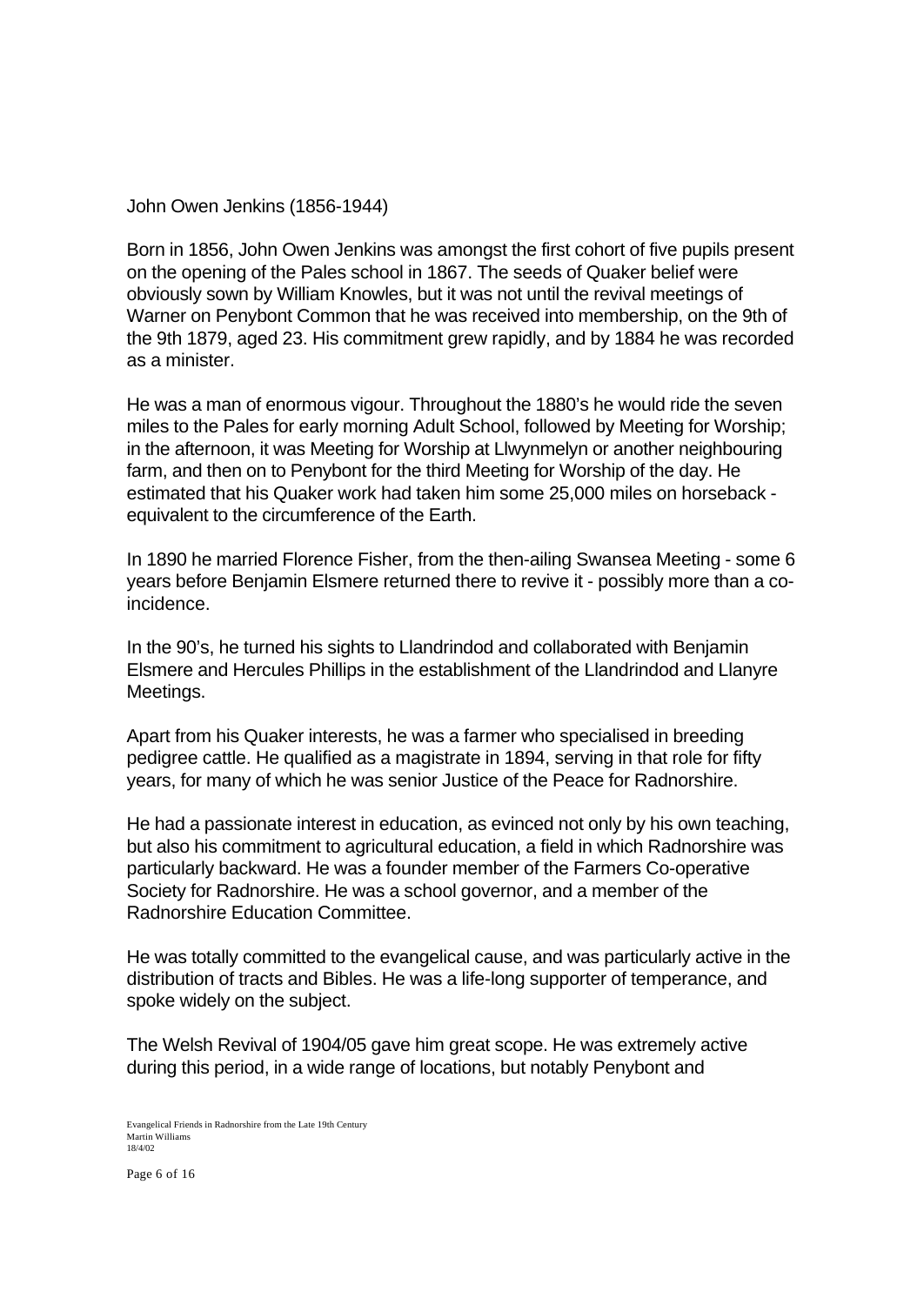Leominster. One of these revival meetings, at Almeley, lasted a marathon five hours!

In a fascinating and moving document written in 1933, when he was 77 years old, John Owen Jenkins declares

*I promise through Divine Assistance and God's Grace that I will devote my life entirely to the service of God, in season and out of season, in living to promote a spiritual awakening in this neighbourhood, and throughout the world, by all the means in my power, especially by much prayer, and testimony on all occasions when it is needed; and to equip myself for the very best service I can, render to my Lord and Master, and to love others as Christ has loved us, and to keep the unity of the Spirit in the bond of peace, that his power may fall on me, and further I will say with Jacob of old I will not let Thee go, unless Thou bless me, and give the blessing through me to others.*

*To which I subscribe my name, this the 21st day of June 1933.*

# *John Owen Jenkins*

This declaration, apparently written to coincide with his withdrawal from public duties, gives us a rare insight into the language with which the Radnorshire evangelicals chose to express themselves.

Later years saw his vigour, but never his commitment, diminish. He died in 1944, aged 88.

# Benjamin Elsmere

Another prominent member of Pales was Benjamin Elsmere. His name first appears in the Twelfth Annual Report of the Pales Mission: Noting Anne Warner's ill health, the committee record that "During her absence B. J. Elsmere, of Swansea, has already paid a short visit". A variety of Friends looked after the Pales in turn over the Winter of 88-89, and the following Spring. A minute on the 13th of April, 1889 notes that Anne Warner is unlikely to return, and that a letter from Penybont suggests that a 'man Friend should reside among them as a missionary worker'. Elsmere (along with William Knowles and other Friends) was at Pales in June and July, partaking in Revival Meetings.

The following meeting of the Pales Mission Committee, on 13th August '89, records that Benjamin Elsmere was to be the 'man Friend'. The salary was only £60 a year,

Evangelical Friends in Radnorshire from the Late 19th Century Martin Williams 18/4/02

Page 7 of 16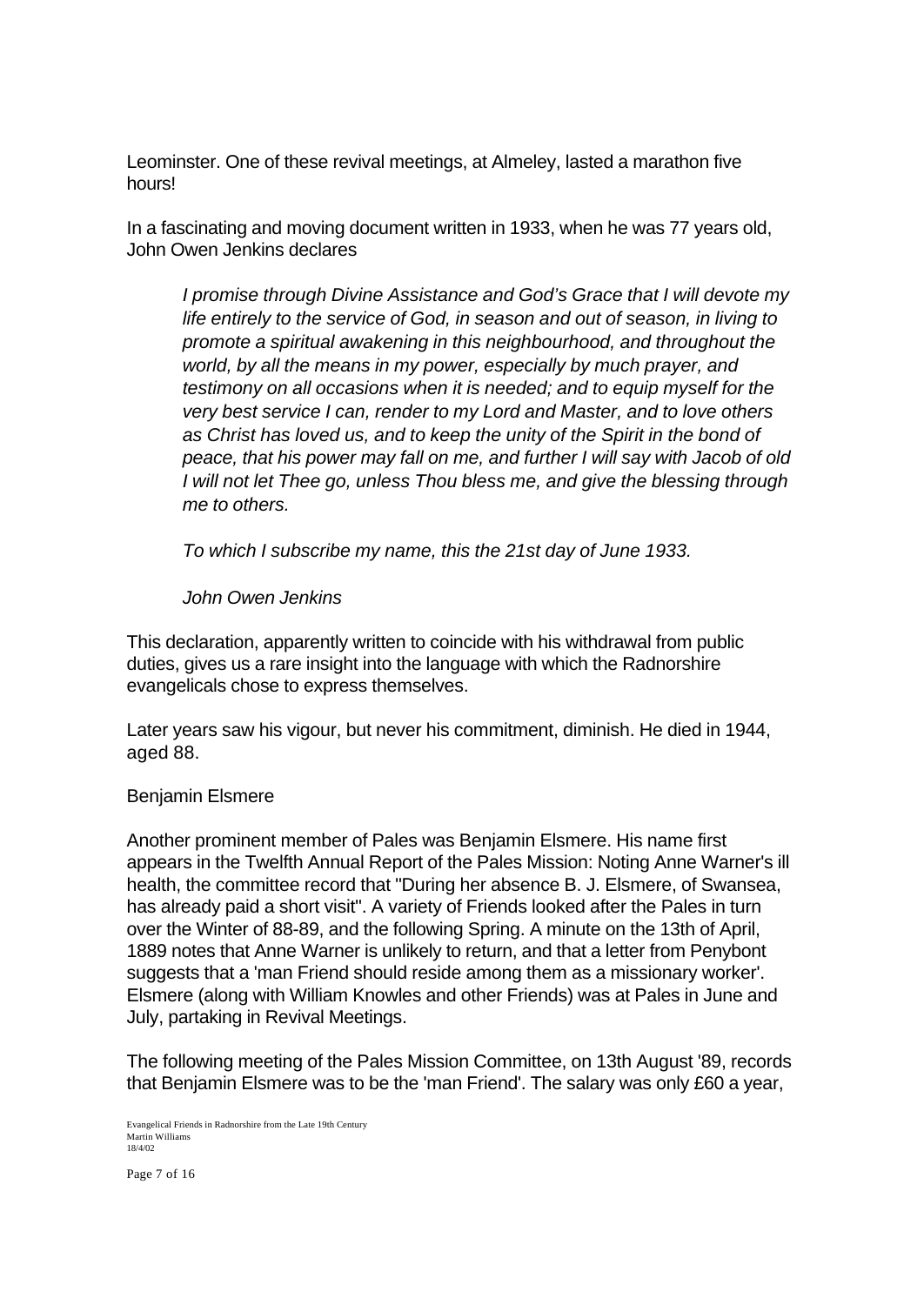and it is apparent from the minutes that the committee was concerned about this. Another minute records that

*"The Committee guarantees B J Elsmere a salary of £60 a year, in addition to whatever J O Jenkins may be able to collect in the neighbourhood."*

Elsmere and his family moved in to the Pales on 16th October, 1889, a week after Anne Warner finally left.

His role was very different, however. The school as such closed, and he was employed as a mission worker: by all accounts he was very good at it. In the late Autumn of 1889, he outlined some of his proposals for mission work:

*"On November 8th we had a welcoming tea of all the Friends in these parts. As we held counsel together how best we could help one another, and be a blessing to those around us, I believe that we were drawn closer to each other, and to the truth as it is in Jesus. Among other things, we propose to start an Improvement Class for young people, when short papers will be read on the lives of some of the worthies of the past, and other subjects that will, I think, tend not only to mould and improve the lives of the young, but to circulate the books of the Library and the principles of the Society." (Quoted in the 13th Annual Report of the Pales Mission, 1889)]*

He evidently reported in writing monthly (!) to the committee. His report from April 1890 is illuminating:

*"In the past month I have attended 28 meetings and paid 53 visits to the homes of Friends and others. Much of my time has been spent in digging, cleaning and tidying up the ground in front of the Meeting House and Cottage, repairing the fences, clearing the drains, building up the bank of the graveyard and laying turf."*

In June:

*"We have been holding meetings every night for three weeks in different houses of the neighbourhood. These have grown in interest, numbers, and power.... I suppose when Paul said, 'Do the work of an evangelist,' he meant 'Whatsoever thy hands find to do, do it with might;' but I should not like to put to paper all the jobs that I find it includes."*

Evangelical Friends in Radnorshire from the Late 19th Century Martin Williams 18/4/02

Page 8 of 16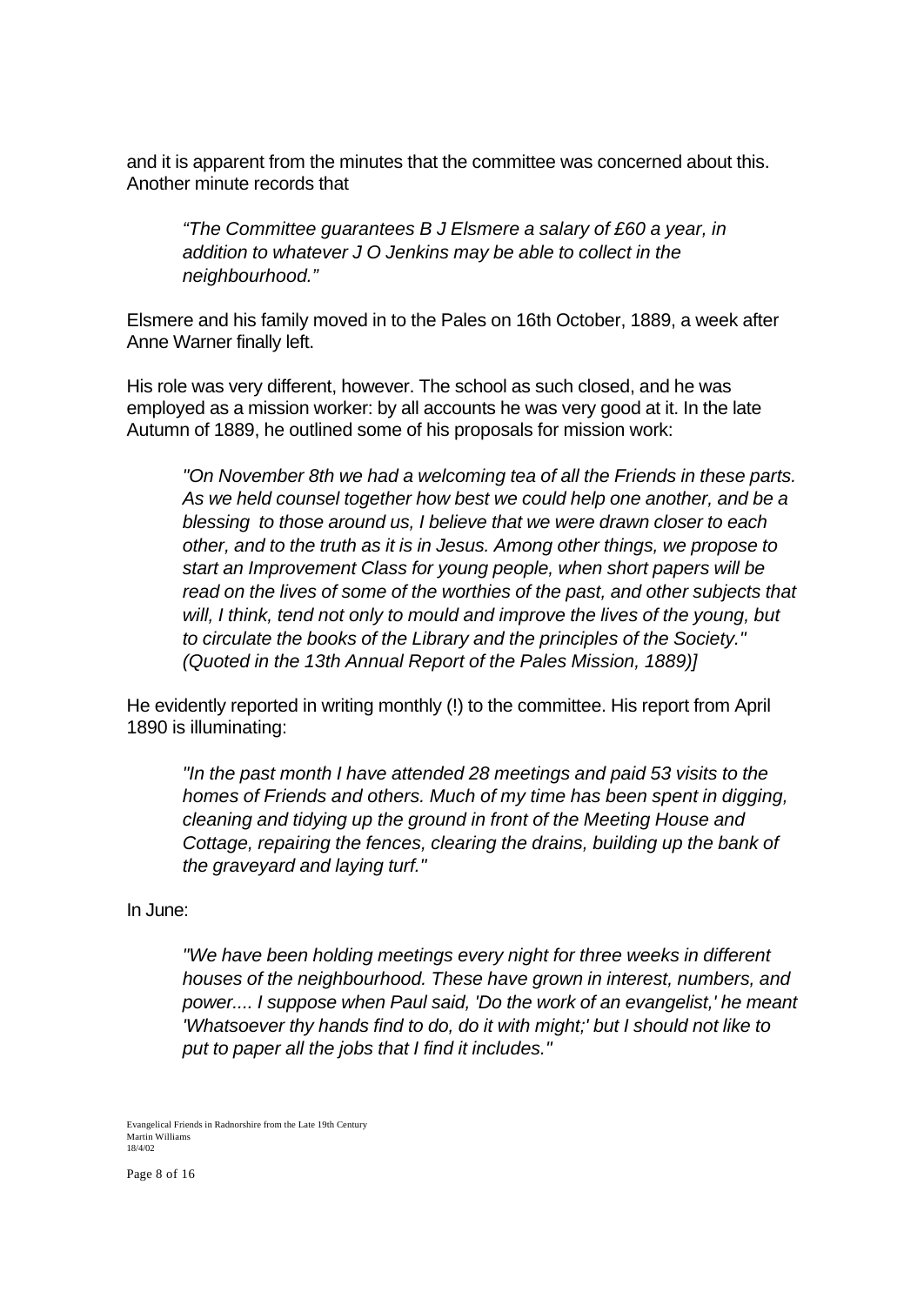The work continued throughout 1890, with a very well-attended tea on Christmas Day at the Iron Room in Penybont. Subscriptions were running at an all-time high, and Elsmere seems to have been very well liked locally. It must have been a disappointment, therefore, for the committee to receive notice of his intention to leave the Pales Mission. He and his wife were not entirely happy there, as a letter dated 29/8/90 indicates: he informs the Pales Committee "that I must tell you that we are thinking of leaving the Pales early in next March as we do not feel happy here." They did indeed leave in March 1891; after several candidates for his replacement were rejected, the Pales Mission closed on the 13th April, 1891.

He did not, however, leave the area. Taking up residence in the then prosperous spa town of Llandrindod Wells, he was a founder member of the Llandrindod Meeting in 1892. Strongly influenced by Yardley Warner, he and John Owen Jenkins and Hercules Phillips, discussed below, form the nucleus of the Radnorshire evangelical Quakers.

Another Meeting, in an extremely remote spot above the hamlet of Llanyre, was founded by these three the following year. Within a year or so, the iron structure which still stands, complete with organ, was erected.

Llandrindod Meeting did not have a Meeting House of its own, meeting first in Cae Bach chapel, then in Friends' houses, and then for some time in the Lower Assembly Rooms in Llandrindod. The Meeting was formally constituted in August 1892.

In 1896 Hercules Phillips departed the scene for six months to do Friends work in Birmingham. His absence appears to have been felt, for on his return the Meeting was considerably depleted. Moreover, Benjamin Elsmere and his family left for Swansea, to revitalise Quakerism there, soon after his return.

Several of Elsmere's relatives are buried at the Pales, including his daughter, Dorothy. Benjamin himself is buried at the Swansea Meeting House, although he had resigned his membership of the Society, following the decision in 1924 to abolish the practice of having 'recorded ministers' (of which he was one). His second wife, Maggie Thomas, was a Calvinistic Methodist, who met him whilst he was preaching at the Methodist chapel in Penybont. He subsequently became a minister of that faith.

Hercules Phillips (1869-1944)

And so we come to the last historical figure of Radnorshire evangelism, Hercules Phillips. Born in 1869 at Knighton to an Anglican family, he was apprenticed at the age of 17 to a journalist and printer in Llandrindod Wells. As a teenager, he had

Evangelical Friends in Radnorshire from the Late 19th Century Martin Williams 18/4/02

Page 9 of 16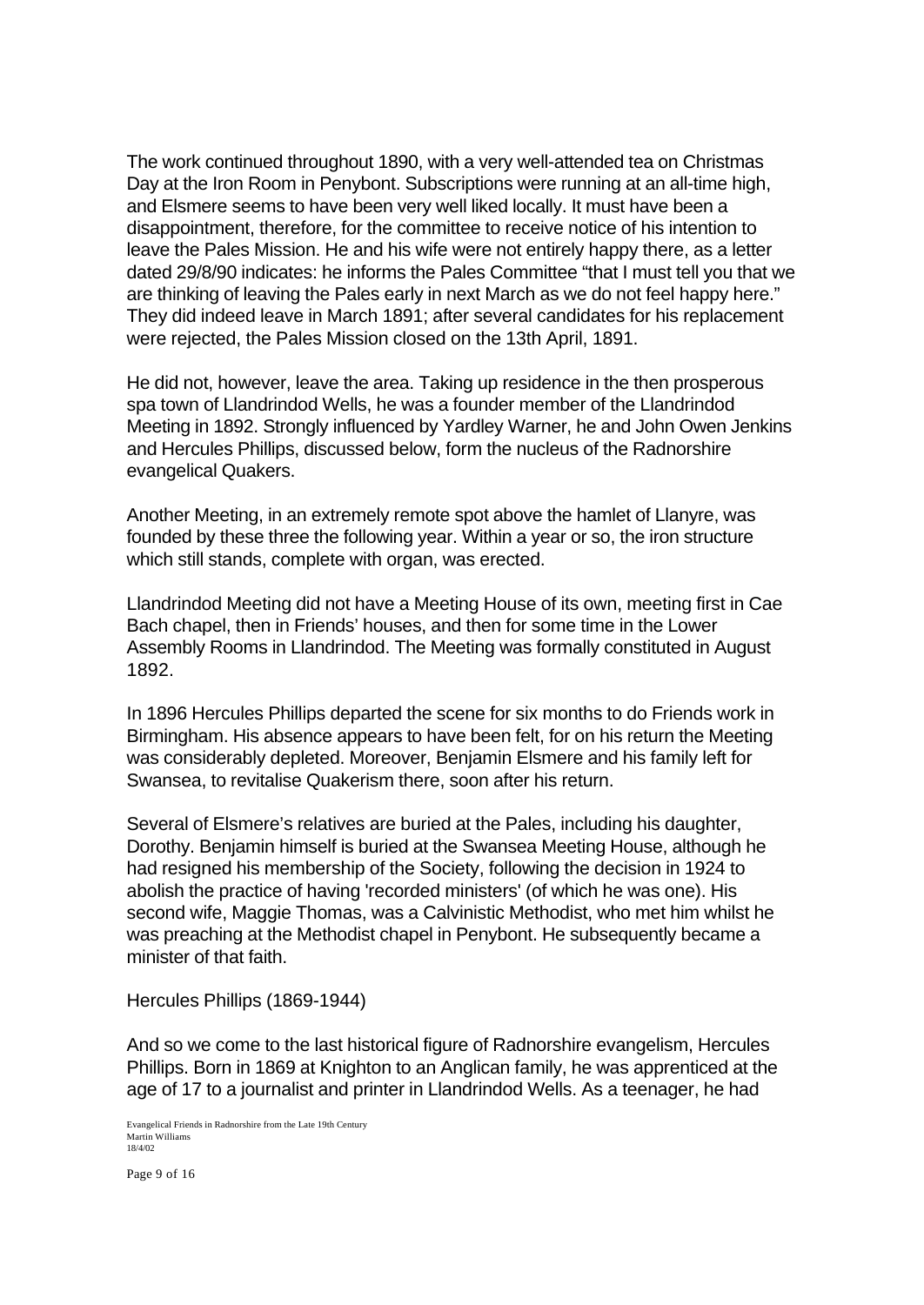been exposed to a range of non-conformist preachers, and, on "not having been welcomed or taken any notice of" by the Anglican community in Llandrindod, he turned to the Calvinistic Methodists, which church he soon joined.

He appears to have had a yearning for preaching and evangelical work from an early age, and was soon being urged by his Minister and Deacons to give up his trade and enter the ministry. He was never happy, however, with Calvinistic theology. He came in contact with Benjamin Elsmere through Bible classes conducted by him at Llandrindod, and he soon resigned his membership of the Methodists and joined the Society of Friends in the early 1890's. The first minute of the Llandrindod Meeting, dated 1893, records that on the 7th of the 8th, 1892, "a meeting was opened at Llandrindod Wells.. when meetings were held morning and evening. The work was carried on on subsequent First Days, with a meeting on Fifth Day evenings, by Benjamin Elsmere. A First Day adult morning school was established, and about the same time an afternoon school for children was commenced under the superintendence of John James."

The founder members were Eleanor Breeze, Ernest Compton, Benjamin Elsmere and six of his family, Adeliza Hughes, John James and his family, Agnes Jones, Charles and Martha Smith, Francis Stead, and Hercules Phillips.

The following year saw the building of Llanyre Meeting House.

After his brief period with the Friends Home Mission in Birmingham, he returned to Llandrindod, but did not find full-time work for the Mission conducive. He accepted a post as a journalist, and this became his life's career - though how he found time to do it is hard to see!

Soon after his return, Henry Stanley Newman set him the task of raising the £1000 plus needed to build a proper Meeting House in Llandrindod. The building was paid for and opened by 1908. The impressive building added status to the Quaker presence, and at one time Llandrindod was the second largest meeting in the whole of the Western Quarterly Meeting.

It was also in Llandrindod, and under the personal influence of Hercules, that the origins of the great Welsh Revival of 1904 can be found. Although not commonly associated with Quakerism, the Revival, which had the profoundest impact on Welsh life, can be traced directly back to a conference held in Llandrindod in 1903 and organised by Phillips. Revival Meetings were held locally throughout 1904 and into 1905.

Another intriguing fact, perhaps related to the charisma of the men discussed here, is that at this time there were 11 Meetings for Worship throughout the whole of

Evangelical Friends in Radnorshire from the Late 19th Century Martin Williams 18/4/02

Page 10 of 16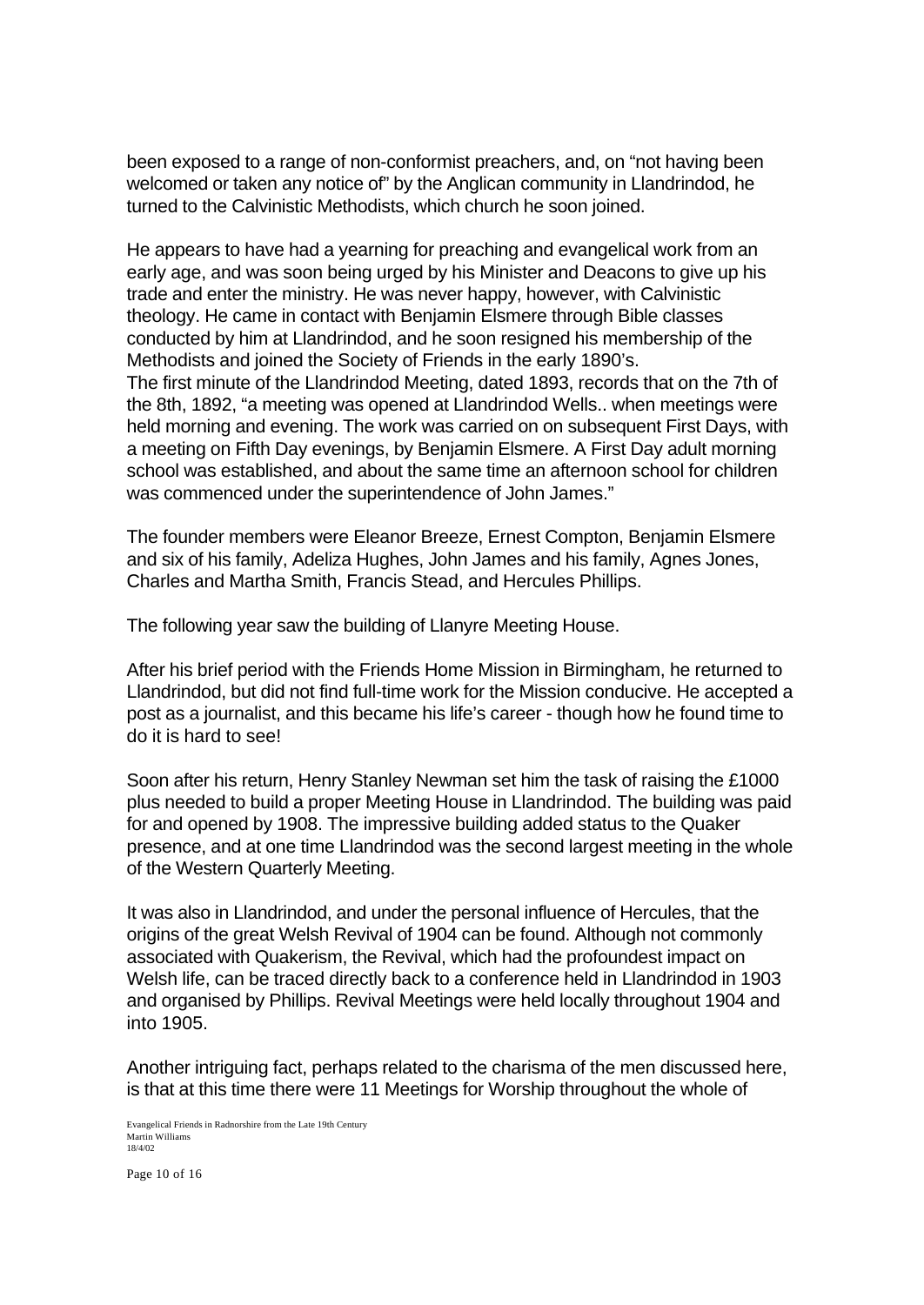Wales - and 4 of them were in Radnorshire, the smallest county by far in terms of numbers!

The time commitments were strenuous; up until the end of the First World War, a typical week for Hercules looked like this:

| Sunday                                        |                                                                                                                                                                                                  |
|-----------------------------------------------|--------------------------------------------------------------------------------------------------------------------------------------------------------------------------------------------------|
| 9.15<br>11.00<br>2.15<br>3.00<br>6.00<br>7.30 | Bible Class<br>Meeting for Worship, Llandrindod<br>Mixed School, Llanyre (6-mile walk)<br>Meeting for Worship, Llanyre<br>Meeting for Worship, Llandrindod<br>Meeting for enquirers, Llandrindod |
| Tuesday                                       |                                                                                                                                                                                                  |
| 6.00                                          | Evening Meeting for Worship, Llanyre                                                                                                                                                             |
| Thursday                                      |                                                                                                                                                                                                  |
| 6.00                                          | <b>Band of Hope</b><br>Meeting for Worship, Llandrindod                                                                                                                                          |

For over 30 years, he made the twice-weekly 6 mile walk to Llanyre and back, half of it over rough terrain.

Note the features typical of this period: the adult schools, and the evening meetings for worship, which were programmed, featured an individual minister, and involved singing. Such evening meetings actually continued at Llandrindod until the 1950's.

It should be stated that the Llanyre Meeting, particularly, was not typically 'Quaker' at least not typically British Quaker. With a clearly defined ministerial leader, and a strong emphasis on hymn singing, it found itself in the cleft stick of many such missions, born out of revivalism: how to sustain a missionary zeal whilst remaining true to Quaker principles. Mrs M J Jones, in a fascinating article about the chapel, significantly says

*"It seemed for this, her special day (anniversary of founding) the Quaker Chapel itself exuded great pride as everyone gave of their best and her timbers quivered when the hymn 'Guide me over, thy great Jehovah' was sung to Cwm Rhondda with such volume and feeling."*

Evangelical Friends in Radnorshire from the Late 19th Century Martin Williams 18/4/02

Page 11 of 16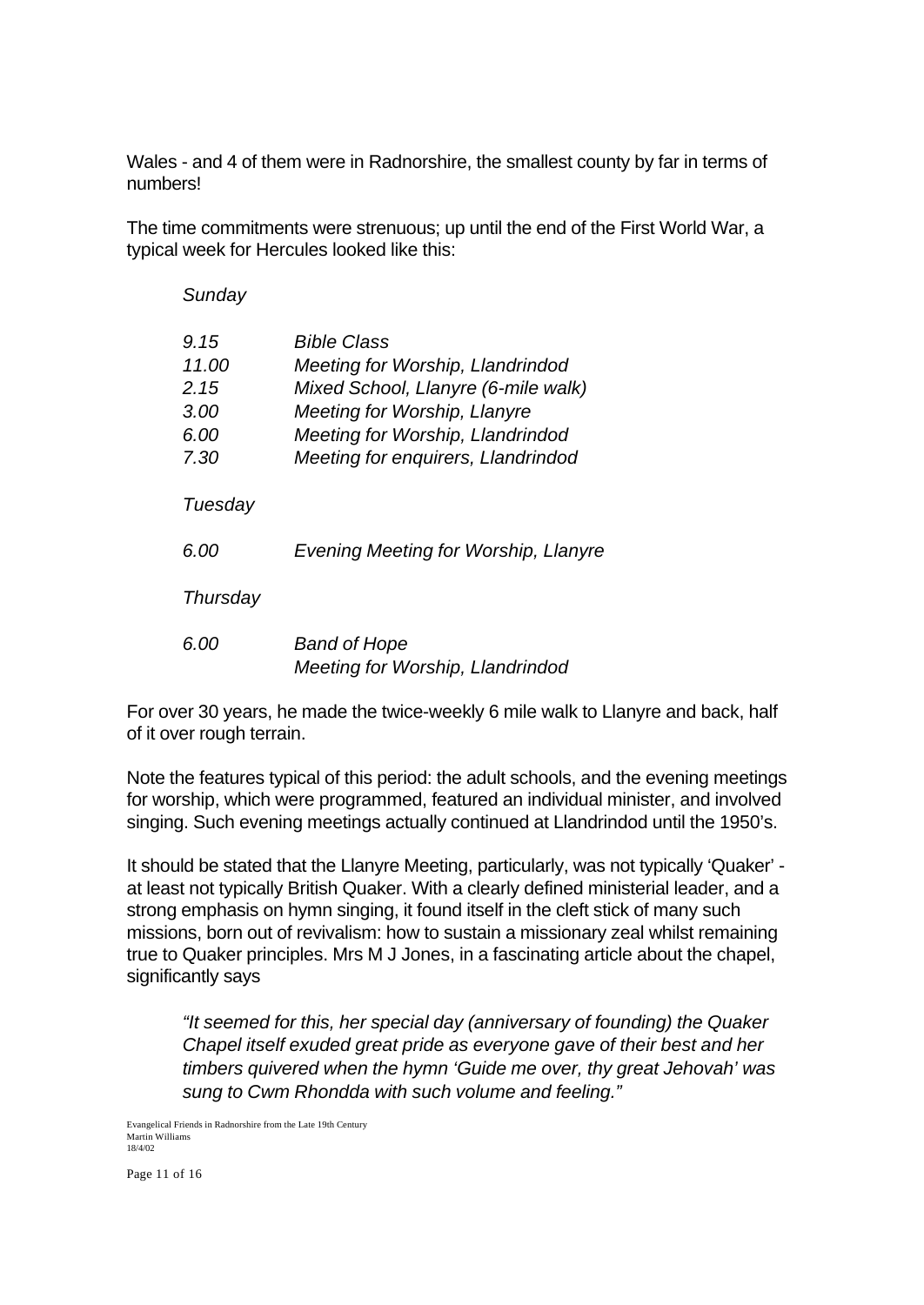Deeply moving, but not typically Quaker. This dilemma was not unique to Llanyre: it affected Llandrindod and Pales meetings, and no doubt other meetings. (See 'Some Rural Quakers', by Jack Wood, for a discussion of these points in the Warwickshire/Worcestershire/Oxfordshire area)

The 14-18 war had a devastating effect on Hercules' work. Male attendance naturally fell dramatically, as a result of draftings, death and increased geographical mobility. The Llanyre Meeting never fully recovered from the effects of rural depopulation that the First World War triggered, though the children's school there remained strong until 1934.

Numbers never really picked up after the war, and all too soon were hit by yet another World War, which once again adversely affected the Quaker cause. Hercules Phillips himself died on 23rd of the 11th, 1944, only months after John Owen Jenkins.

The Llanyre Meeting collapsed soon afterwards, being taken over by the Baptists, in whose style the Meeting had in reality been conducted. The chapel continued into the 'fifties, but depopulation eventually took its toll. Some veterans of Llanyre, however, still worship at the Baptist chapel in nearby Newbridge-on-Wye.

As with all the Radnorshire evangelicals, one is struck dumb by the apparently tireless energy of the man, and the range of public, as well as spiritual, life he was involved with. Once again, the commitment to education is paramount: apart from his own teaching, Hercules was for 30 years a member of the Radnorshire Education Committee, whom he represented at the Federation of Education Committees for Wales, and the Central Welsh Board; he was a governor of Aberystwyth University College, and founded what is now Llandrindod High School. This says nothing of his deep involvement with local hospitals, social services, local Development Associations, Boy Scouts, Free Church assemblies... the list of official posts covers a side of A4 paper.

Interestingly, he severed his connection with the Liberal Party, and with all political parties, upon the First World War, but I have not been able to trace the reasons for this in his writings. Hercules was unusual amongst this group in being a writer; he published numerous articles relating to Quaker history, and worked as a journalist for the local newspaper now known as the Brecon and Radnor Express. Examples of his evangelical style are to be found in its pages, and elsewhere:

"*We might go on to speak of Christ as our present Friend and Helper, our present Teacher and Shepherd, etc. He is all these to His people day by*

Evangelical Friends in Radnorshire from the Late 19th Century Martin Williams 18/4/02

Page 12 of 16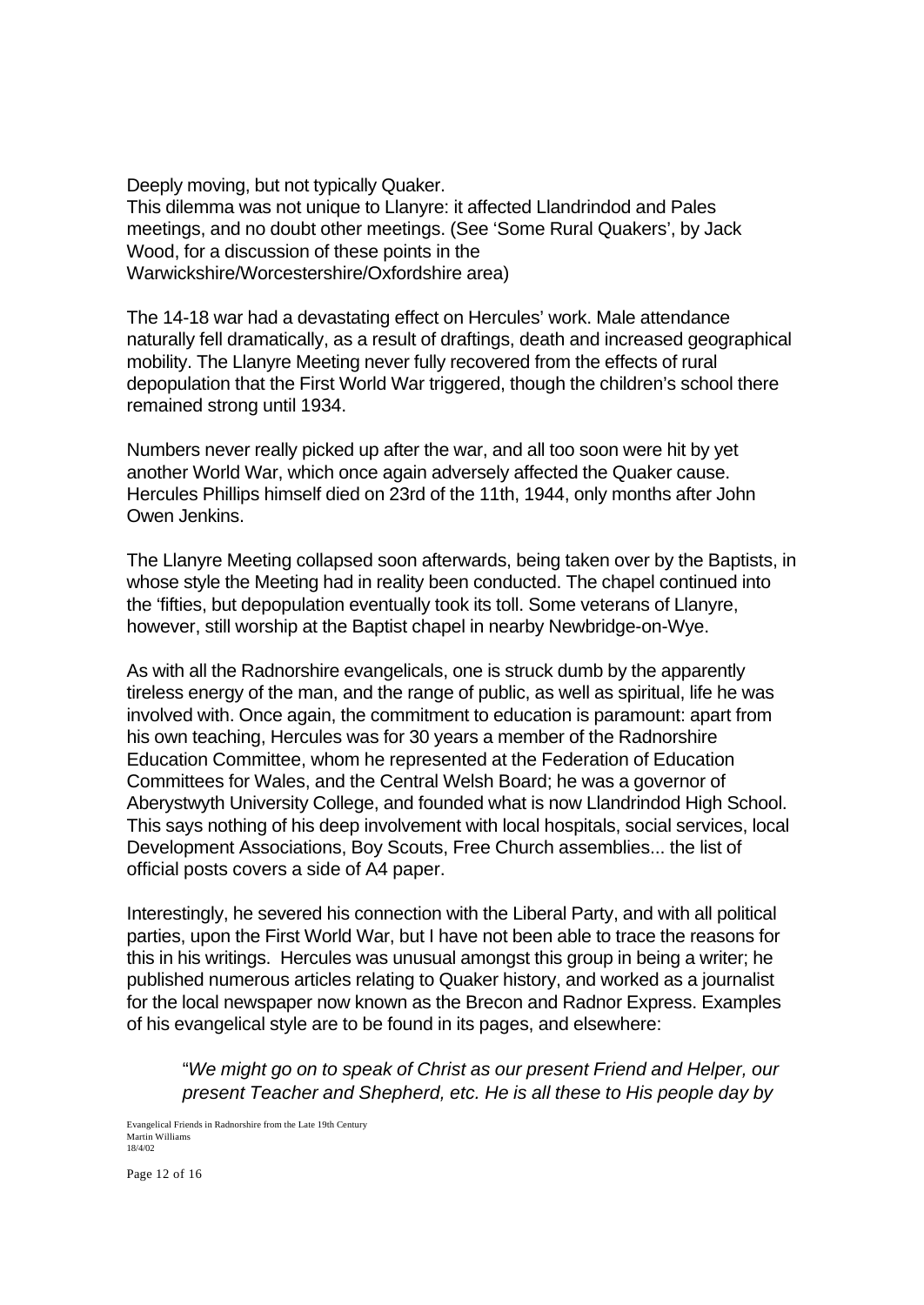*day, and beyond doubt He wants us to be more to every one of us than He has yet been. To many the Lord Jesus Christ is inestimably precious, but we repeat that whatever He has been to us in the past He wants us to be more gracious, more helpful and more precious in the future."*

The Nature of Evangelism in Radnorshire.

So what did the evangelism of this period amount to? A large part of that question can never now be answered, for it surely lay in the quality, the passion, of the verbal ministry given by those involved, now lost forever. By and large, the characters involved were not great writers - they were do-ers. And it is in their actions that we see the meaning of evangelism for them: temperance work, the distribution of tracts, Bible study, pastoral visits, social and legal work, but above all, overwhelmingly, a commitment to education - not sectarian indoctrination, but genuine education, some of it radical in conception. At a time when education in this area is under such dire threats, we may do well to remember their dedication.

It would be a serious mistake, however, to assume that all Quakers at this time were of an evangelical persuasion - they were not. A letter from an eminent Friend in Hereford and Mid Wales Monthly Meeting (who expressed a wish to remain anonymous on this point), dated 1972, recalls the evangelical period thus:

*"The 'Welsh Revival' in South Wales, was conducted by keen evangelists (not Friends) - their methods were not acceptable to most Quakers, but a few, like J.O. Jenkins, were swept away by their enthusiasm, and "blood and thunder" type of ministry! I remember hearing J.O.J. preach but did not feel he really understood Quakerism."*

And again

*"In the period 1887 to 1991 (the house, Gwernalcwm) was occupied by a man named Thomas Williams who joined Friends at a time when there was a short-lived period of activity during a "Welsh Revival".*

*A local Friend named John Owen Jenkins was much influenced by his visit to South Wales where the revival was active - he endeavoured to carry their methods into the Quaker regime. But this was not acceptable to most Quakers, and the meetings in Thomas Williams' home ceased when he left this house."*

Evangelical Friends in Radnorshire from the Late 19th Century Martin Williams 18/4/02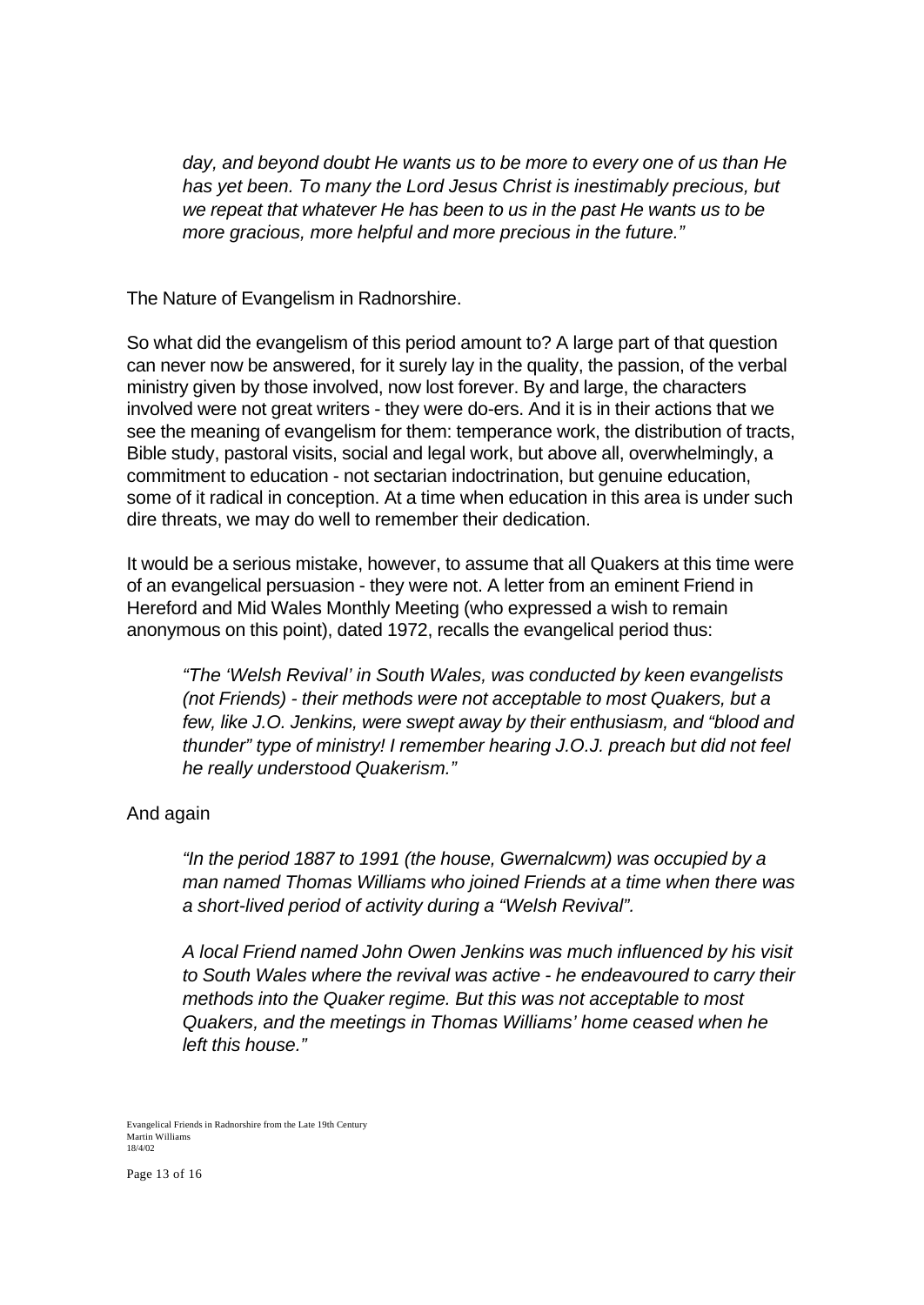It is impossible now to know how the balance lay, between these two contrasting poles of attitude; and no doubt the balance shifted over time. Suffice to say that both poles were not only present but felt very strongly. I should like to conclude by quoting in full a letter from the original mover of all this, Henry Stanley Newman, to its principal pillar, John Owen Jenkins, written in 1904 during the Revival period:

# *Dear John*

*I was right glad of your message to our Quarterly Meeting, especially was I glad that you were throwing yourself again into revival work, and enjoying the reality of the wonderful work of God's Holy Spirit. Bring this home with you that the dry bones may live again and that the flame may be re-kindled again in very many hearts in Radnorshire. Not only is salvation free, but the work of the Spirit is free and not bound to the apron-strings of any sect. He is a Free Spirit, to work without respect of persons or names or denominations, just as much among us as anywhere else. Get low and keep low, and He will fill the Soul. But we must yield ourselves up to be filled, and must hold nothing back.*

*In much brotherly fellowship with yourself and your wife,*

*Your loving Friend, Henry Stanley Newman*

An earlier draft of this paper was delivered by the author to the inaugural meeting of the Wales and West Midland branch of the Quaker Historical Society on 25th April 1992. A later draft was delivered as a talk to mark the Anniversary of Quakerism in Llandrindod Wells, August 1992. This draft was completed on 18th September 1995

Martin Williams

Sources.

Bronner, Edwin B "The Other Branch - London Yearly Meeting and the Hicksites 1827 - 1912." Friends Historical Society Emmott, Elizabeth Early Quakerism in Wales. n.d. Friends Bookshop

Evangelical Friends in Radnorshire from the Late 19th Century Martin Williams 18/4/02

Page 14 of 16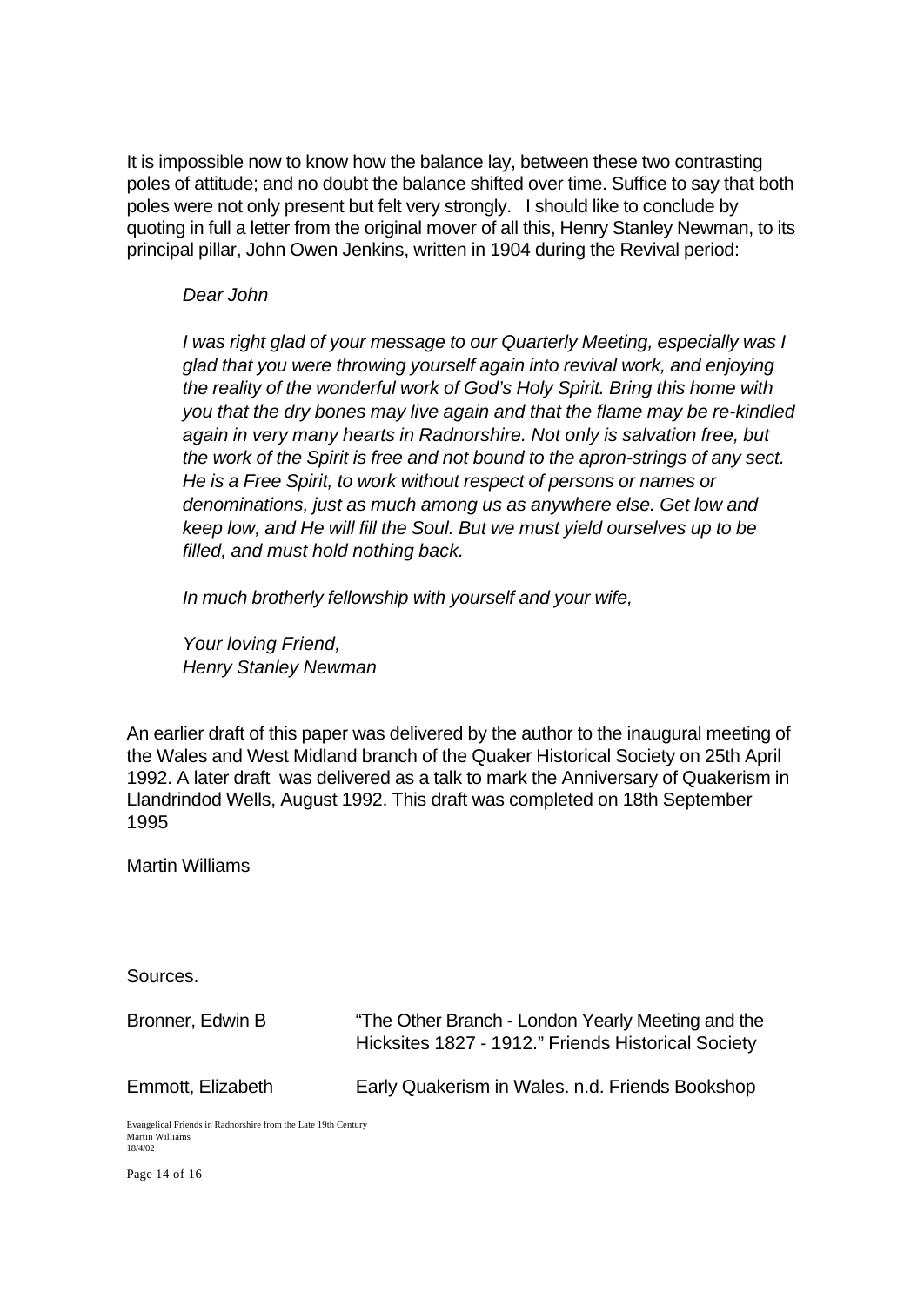| Grubb, Edward                                                           | "The Evangelical Movement and its impact on the<br>Society of Friends." From the Friends Quarterly<br>Examiner, January 1924.             |
|-------------------------------------------------------------------------|-------------------------------------------------------------------------------------------------------------------------------------------|
| Hughes, J R                                                             | Manuscripts and Papers: Society of Friends in<br>Wales. Llandrindod, Radnor, Establishment of<br>Meeting 1893. National Library of Wales. |
| Jones, M I                                                              | "Chapel of Treasured Memory". Country Quest,<br>November 1987.                                                                            |
| Newman, Henry Stanley.<br><b>Orphans Printing Press,</b><br>Leominster. | Memories of Stanley Pumphrey. 1883.                                                                                                       |
| Phillips, HD                                                            | "The Beginnings of Quakerism in Wales and the<br>Border"                                                                                  |
| $\mathbf{u}$                                                            | "The Society of Friends in Radnorshire". The<br>Llandrindod Wells Visitor. c. 1906                                                        |
| 66.66                                                                   | "Our High Priest". Photocopy of newspaper article,<br>not traced.                                                                         |
| 66.66                                                                   | The Early Quakers in Wales. Consultative<br>Committee of the Federations of Evangelical Free<br>Church Councils. Port Talbot, 1912.       |
| 66, 66                                                                  | The Growth of Llandrindod Wells Society of Friends<br>Meeting. 1934. Typed Manuscript                                                     |
| $\frac{1}{2}$<br><b>Typed Manuscript.</b>                               | The Personal Story of H. D. Phillips. 1941                                                                                                |
| <b>Pales Mission Committee</b>                                          | Annual Reports of the Pales Mission. 1867 - 1891.<br>In 'Pales Mission and Day School', Powys County<br><b>Council Archives</b>           |
| Punshon, J                                                              | Portrait in Grey. 1986 QHS London                                                                                                         |
| Warner, SA                                                              | Yardley Warner. 1957 Wessex Press, Didcot                                                                                                 |
| Whiting E S, Morris R,                                                  | "The Background of Quakerism in Wales and the                                                                                             |

Evangelical Friends in Radnorshire from the Late 19th Century Martin Williams 18/4/02

Page 15 of 16